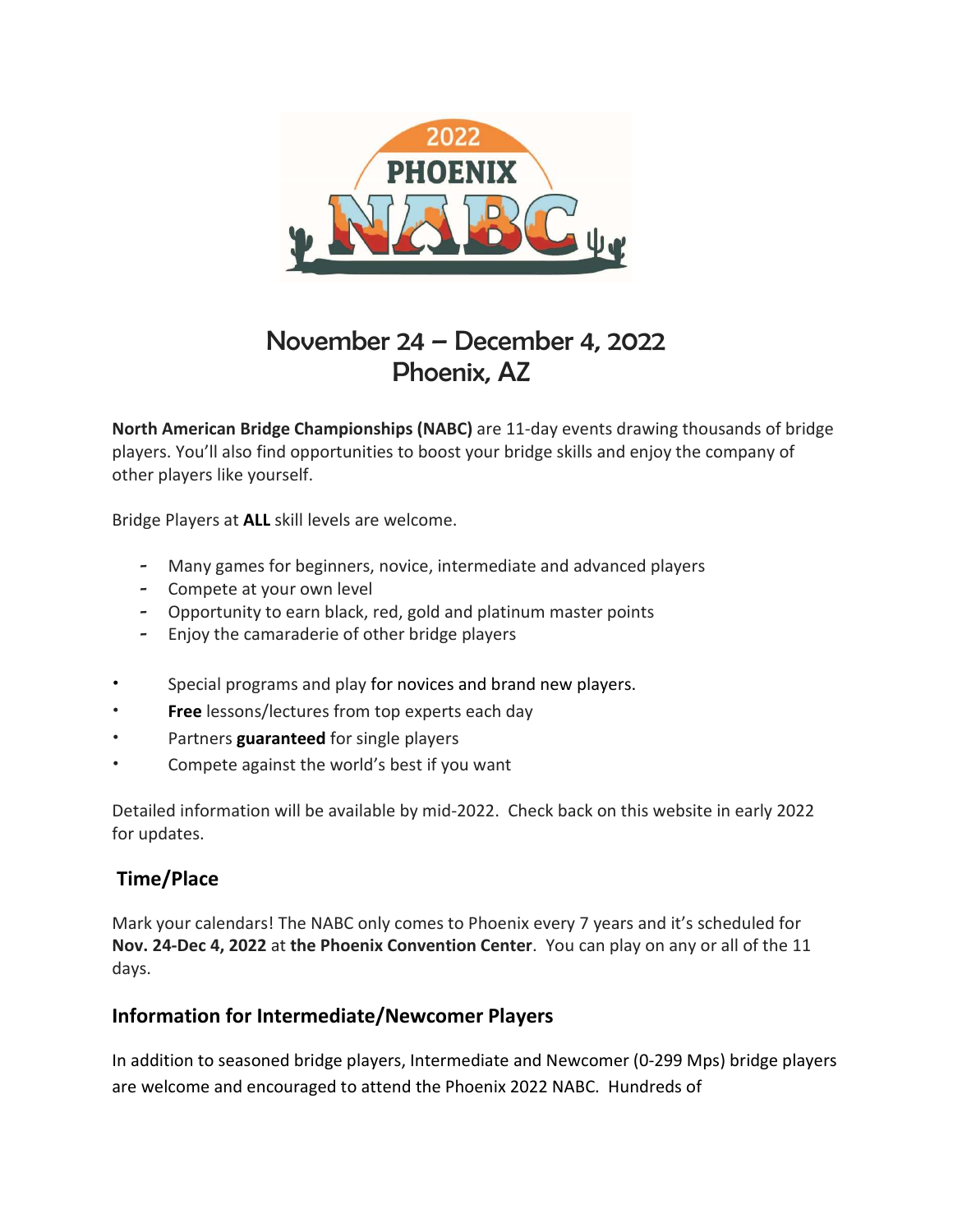Intermediate/Newcomer (I/N) players will enjoy the camaraderie and competition by playing at their own level. Advantages of attending as an I/N player are:

- Learn from the Pros
- Make new friends and have fun
- Expend your knowledge
- Partake in many opportunities for black, red and gold masterpoints

As an I/N player, you can play in a 49er or 299er game, or play in an unlimited game. All games are stratified. There are even special games for Gold Points for players with under 750 Mps. You can pick and choose how many and which games you'd like to play in.

A sample schedule for an Intermediate/Newcomer for a typical day follows but there is no need to partake in this entire schedule. You may decide just to play at one of the games and be done for the day. It's up to you. And if you don't have a partner…no problem. Partners are guaranteed.

| $9:15$ am          | Attend a free class from a Bridge Pro                                           |
|--------------------|---------------------------------------------------------------------------------|
|                    | 10:00am Play in a 299er game, 750 Gold Rush game or a stratified unlimited game |
| 1:00pm             | Enjoy lunch with your partner or bridge friends at a restaurant within walking  |
|                    | Distance from the Phoenix Convention Center                                     |
| 3:00 <sub>pm</sub> | Play in a 299er game, 750 Gold Rush Game or stratified unlimited game           |

Many other options are available each day. The above sample schedule is subject to change. The final schedule will be available by mid-2022.

## Sample Complete Tournament Schedule

The General Tournament Schedule for the Phoenix 2022 NABC is not yet available. Click here https://staging.acbl.org/wp-content/uploads/sites/3/2021/05/Austin2021.pdf to view the schedule for the Austin 2021 NABC (Austin, TX, Nov/Dec 2021) event, which is a typical schedule for NABC tournaments. The confirmed Phoenix 2022 NABC schedule will be released in by mid-2022.

## Tournament Fees

All players must have an ACBL member number to participate in any event (ACBL member numbers are valid for life, even if your membership is inactive). If you have never been an ACBL member, you can purchase a full-year membership or become a guest member (120 days Free)

Typical game fees range from \$22 to \$24 per game. Intermediate/Newcomer (0-299ers) games are \$15-19. Fees are subject to change pending official announcements by mid-2022.